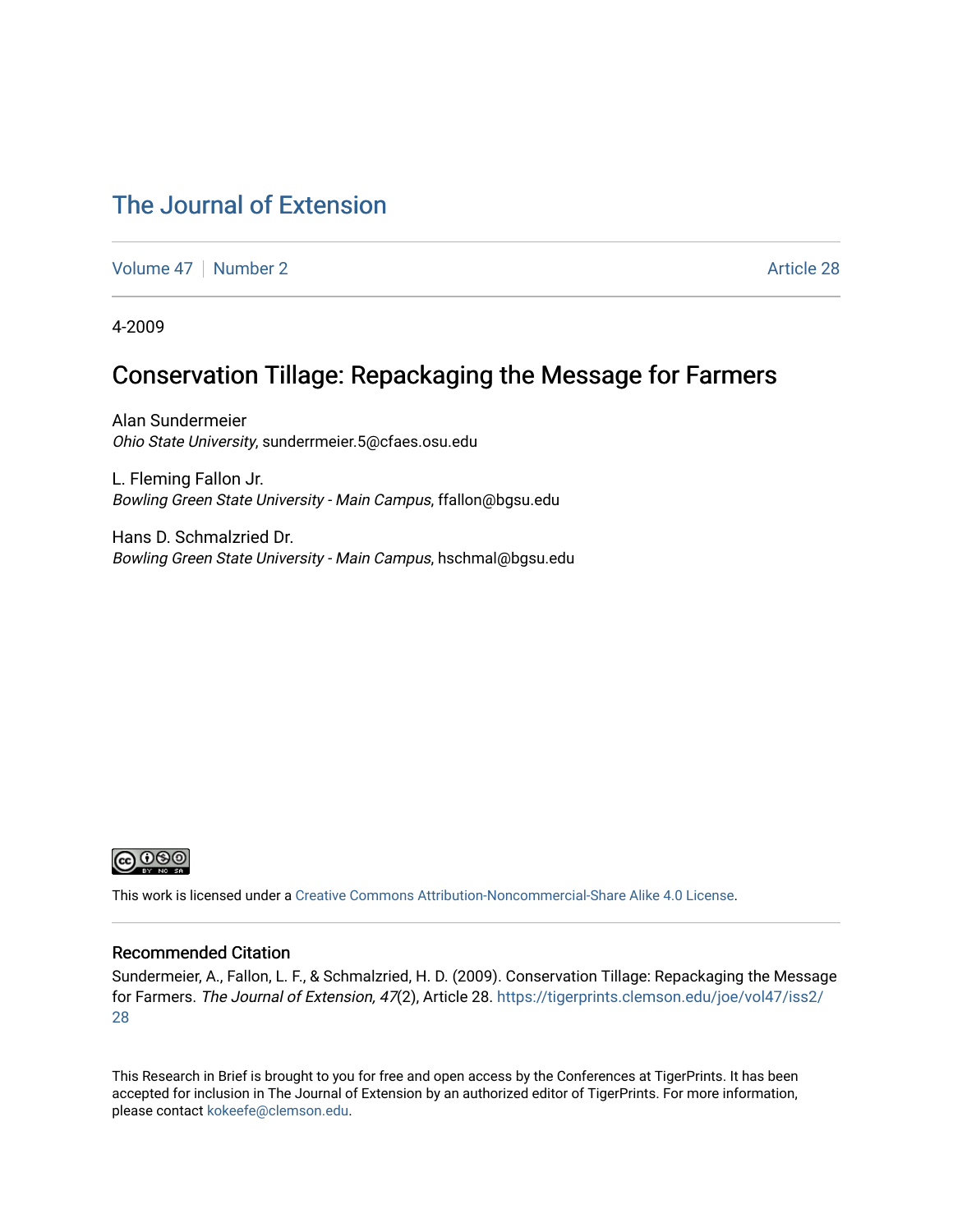

# **April 2009 Volume 47 Number 2 Article Number 2RIB6**

[Return to Current Issue](http://www.joe.org:80/joe/2009april/)

# **Conservation Tillage: Repackaging the Message for Farmers**

### **Alan Sundermeier**

Extension Educator Ohio State University - Wood County Bowling Green, Ohio [sunderrmeier.5@cfaes.osu.edu](mailto:sunderrmeier.5@cfaes.osu.edu)

### **L. Fleming Fallon, Jr.**

Professor of Public Health Bowling Green State University Bowling Green, Ohio [ffallon@bgsu.edu](mailto:ffallon@bgsu.edu)

### **Hans D. Schmalzried**

Associate Professor of Public Health Bowling Green State University Bowling Green Ohio [hschmal@bgsu.edu](mailto:hschmal@bgsu.edu)

#### **Luke Sundermeier** Ohio State University - Wood County

Bowling Green, Ohio Research Assistant

**Abstract:** Improved agricultural conservation practices can benefit both the environment and farmers. A sample of farmers in the Western Lake Erie Basin Watershed were asked about conservation tillage, including where they learned about practices they use and why they adopted them. The study reported here found that farmers more commonly consult other farmers, magazines or newspapers, and family members to obtain information about tillage practices than they use Extension agents. Farmers said they practiced conservation tillage mainly because it saves time and fuel. Extension agents can increase their effectiveness by recognizing economics and using the popular press when delivering their findings.

# **Introduction**

A good watershed management program includes farmers practicing conservation tillage methods (US EPA, 2007). Farmers need training and education on conservation practices to understand how to preserve and improve soil as well as to protect and enhance water quality. When farmers are educated about conservation tillage practices and their positive effects on soil and water quality, they are motivated to implement recommended methods (Coffey, Jennings, & Humenik, 1998). When asked about factors required before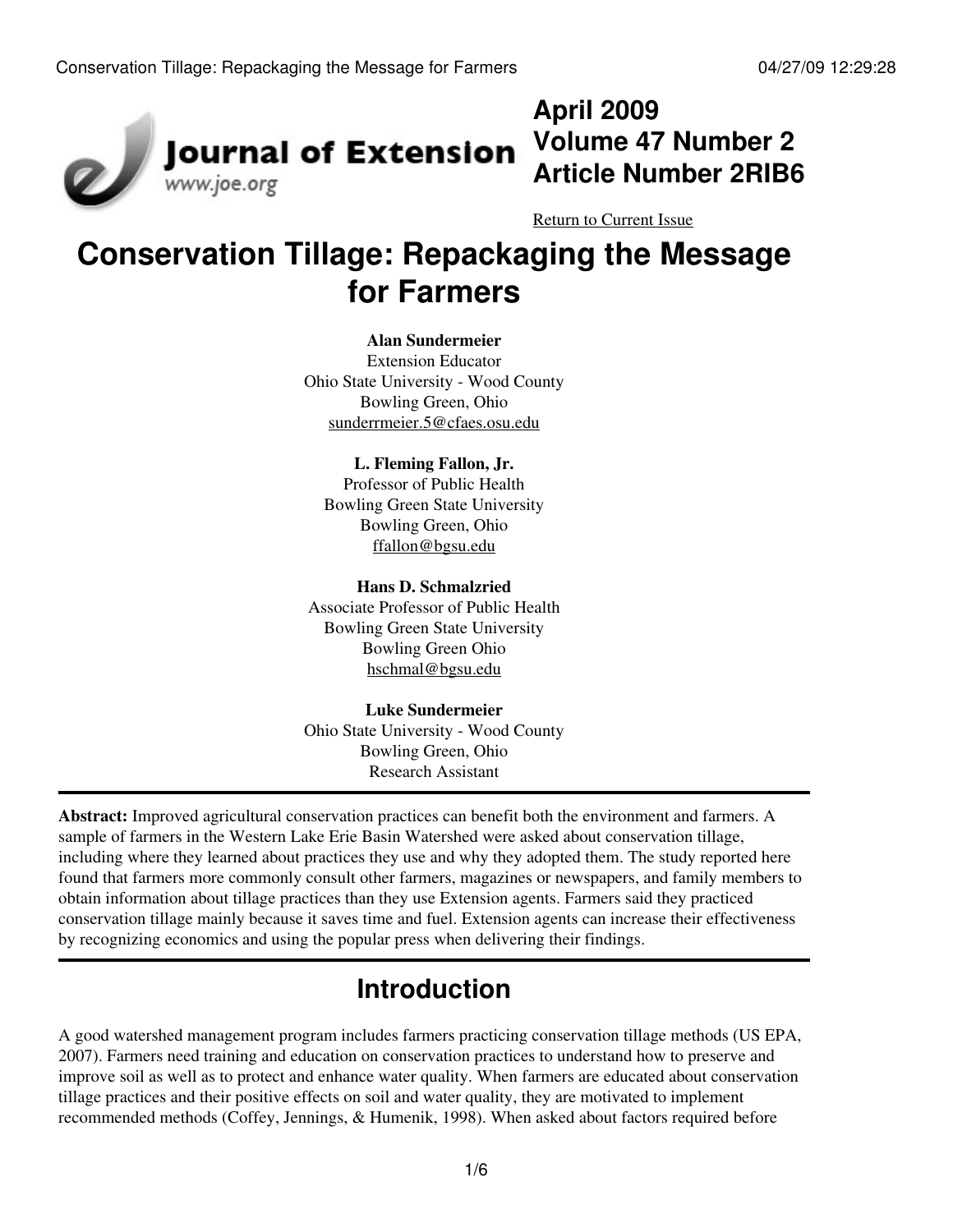fully switching to better conservation methods, farmers cited needing more time, information and management skills to be successful (Drost, Long, Wilson, Miller, & Campbell, 1996).

Where farmers learn about conservation tillage and why they decide to adopt these practices are not well understood. Receiving inconsistent or conflicting information can negatively influence a farmer's decision to adopt conservation tillage practices. Information that is perceived as taking too long to obtain or that is too difficult or complex to understand are reasons given by some farmers as hampering their ability to adopt conservation tillage practices (Nowak, 1992). Researchers need to listen to farmers and provide materials relevant to their needs (Drost, Long, & Hales, 1998).

While soil conservation is often thought of as the primary reason for farmers adopting conservation tillage practices, many farmers actually do not believe that water pollution is a major problem or that farming activities contribute heavily to pollution (Hau, Zulauf, & Sohngen, 2004). Costs for new equipment and financial risks associated with making changes are also considered barriers for many farmers adopting conservation tillage practices (Al-Kaisi, Hanna, & Tidman, 2000). For example, some farmers believe that adopting conservation practices would be a financial risk and doubted that transitioning would be beneficial or practical (Drost et al., 1996).

Education and training are the key components of programs aimed at persuading farmers to adopt conservation tillage practices. Extension agents should be in the front line when educating farmers about implementing conservation tillage along with promoting the benefits of such practices (Drost et al., 1996). However, it is not known if agents are the primary sources of this information. Education, independent of the source of the information, is important. Therefore, the study reported here was designed to examine the sources of information about conservation tillage and farmer rationale for adopting conservation tillage methods.

## **Data and Methodology**

Confidential questionnaires were distributed at two training events sponsored by Ohio State University Extension. Farmers attending these events resided in the Western Lake Erie Basin Watershed. The Western Lake Erie Basin Watershed includes all or part of 19 counties in Northwest Ohio. The first event was a Conservation Tillage & Technology Conference attended by 284 farmers. Two hundred and four farmers completed and returned the questionnaire, for a response rate of 71.8%. The second event was an annual Winter Farm Fair where attendees could receive private pesticide recertification credits. One hundred and twelve farmers attended. A total of 81 farmers completed and returned the questionnaire, for a response rate of 72.3%. Combining the two events netted 285 questionnaires, for a response rate of 72.0%.

## **Instrument**

Questions used in the survey were taken from an earlier study conducted by Napier, Thraen, Gore, and Goe (1984). The reliability of the final questionnaire was evaluated by a team of experts (specialists and agents with experience in conservation management and agricultural education).

The questionnaire asked farmers where they learned about the types of tillage practice they use and why they adopted them. Participants responded by selecting from a list of possibilities that included write-in options. Demographic information included year born, highest level of education completed, number of years spent in farming, percentage of income derived from agriculture, number of acres farmed (owned versus rented), and percentage of agriculture income derived from crops and livestock. Responses were coded and entered into a database for analysis.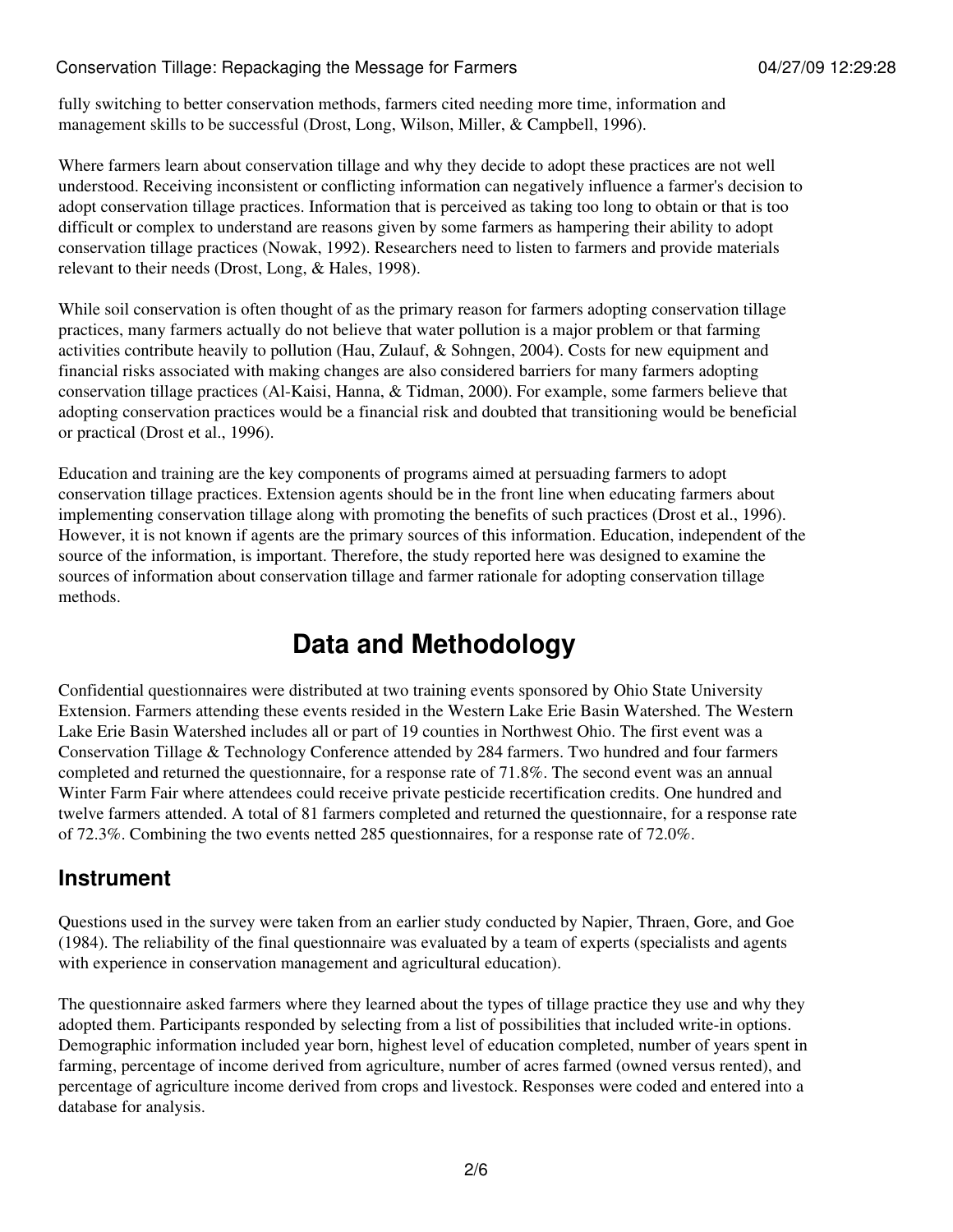## **Statistics**

Frequencies and cross-tabulations were conducted on coded data. The number of farmers who responded to a particular question was used to calculate percentages. Chi-square ( $\frac{2}{2}$ ) tests of independence were conducted to examine the association between categorical dependent variables and demographic variables.

## **Results**

The four most common sources of information for farmers about conservation tillage were: other farmers (173; 60.7%), magazine or newspaper (123; 43.2%), family member (91; 31.9%), and Extension office (87; 30.5%), indicating that fewer than one-third of the respondents used Extension agents to learn about tillage methods. A complete listing of all responses and their frequencies is found in Table 1.

#### **Table 1.**

Survey Question: Where Did You Learn About the Type of Tillage You Use? (Check all that apply)

| Rank                                                                                                                             | <b>Response</b>             | <b>Number</b> | Percentage* |  |
|----------------------------------------------------------------------------------------------------------------------------------|-----------------------------|---------------|-------------|--|
| 1                                                                                                                                | <b>Other Farmers</b>        | 173           | 60.7        |  |
| $\overline{2}$                                                                                                                   | Magazine or Newspaper       | 123           | 43.2        |  |
| 3                                                                                                                                | <b>Family Member</b>        | 91            | 31.9        |  |
| 4                                                                                                                                | <b>Extension Office</b>     | 87            | 30.5        |  |
| 5                                                                                                                                | <b>Equipment Dealers</b>    | 66            | 23.2        |  |
| 6                                                                                                                                | <b>Government Staff</b>     | 58            | 20.4        |  |
| $\overline{7}$                                                                                                                   | <b>Private Consultants</b>  | 37            | 13.0        |  |
| 8                                                                                                                                | School                      | 31            | 10.9        |  |
| 9                                                                                                                                | Internet                    | 25            | 8.8         |  |
| 10                                                                                                                               | <b>Custom Operators</b>     | 24            | 8.4         |  |
| 11                                                                                                                               | <b>Promotion Literature</b> | 22            | 7.7         |  |
| 12                                                                                                                               | Radio/TV                    | 9             | 3.2         |  |
| * % Calculated using Number in the numerator and 285 in the denominator. Total<br>$percentages$ > 100 due to multiple responses. |                             |               |             |  |

The three most common responses for the reasons farmers adopting tillage practice(s) they use were: save time and fuel (213; 74.7%), lower production costs (212; 74.4%), and reduce soil erosion (193; 67.4%). A complete listing of all responses and their frequencies is found in Table 2.

#### **Table 2.**

Survey Question: Why Have You Adopted the Tillage Practice That You Use?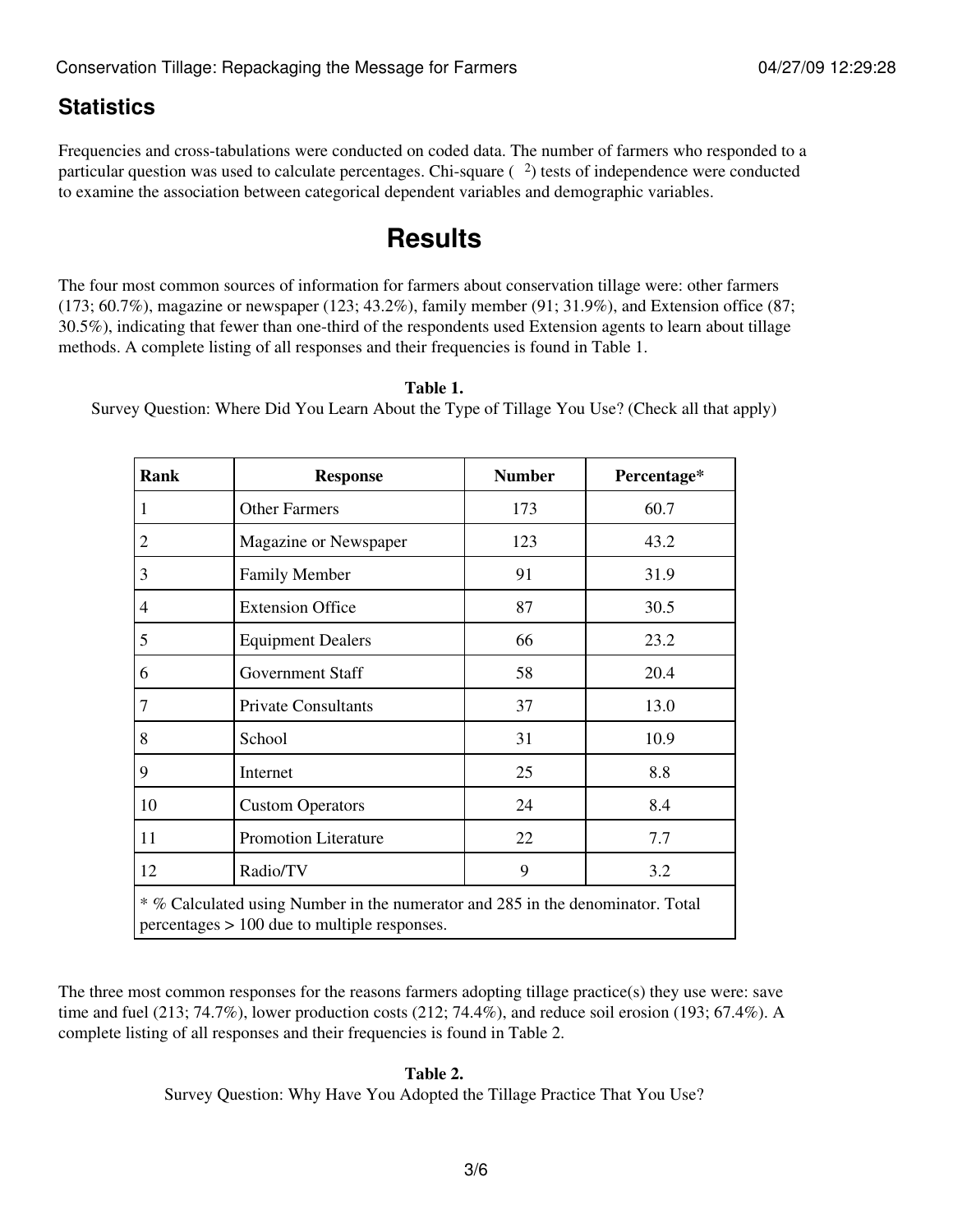| Rank                                                                                                                             | <b>Response</b>               | <b>Number</b> | Percentage* |  |
|----------------------------------------------------------------------------------------------------------------------------------|-------------------------------|---------------|-------------|--|
|                                                                                                                                  | Save Time and Fuel            | 213           | 74.7        |  |
|                                                                                                                                  | <b>Lower Production Costs</b> | 212           | 74.4        |  |
| 3                                                                                                                                | Reduce Soil Erosion           | 192           | 67.4        |  |
|                                                                                                                                  | <b>Increased Yields</b>       | 133           | 46.7        |  |
|                                                                                                                                  | <b>Other Farmer Success</b>   | 76            | 26.7        |  |
| 6                                                                                                                                | Required By Government Policy | 28            | 9.8         |  |
| * % Calculated using Number in the numerator and 285 in the denominator. Total<br>$percentages$ > 100 due to multiple responses. |                               |               |             |  |

## **Discussion**

In our experience, farmers more commonly consult other farmers, magazines or newspapers, and family members to obtain information about tillage practices. They are twice as likely to use these sources than Extension agents. Overall, relying on other farmers for information is simple and they are easy to understand. Other farmers are readily available and are likely to provide reliable but not scientifically based information. In fact, none of the top three methods ranked by farmers (i.e., (1) other farmers, (2) magazine or newspaper, and (3) family member) is scientifically grounded sources of information.

While Extension agents were ranked highest among sources of technical information (i.e., higher than equipment dealers, government staff, private consultants, school, and custom operators), they were ranked as the number four source of information for farmers in this study. Extension agents are generally accessible in most counties. We are aware that Extension agents are not always available in all counties of all states. Further, the format of their information may not be readily or easily understood by farmers, possibly due to differences in education.

It appears that one of the challenges for Extension agents is to learn how to translate scientific information into simpler more understandable language that makes sense to farmers whose average education level was reported as having some post high school training. New strategies may need to be developed before the relative ranking of Extension agents increases.

Economic gains appear to be an important reason for adopting conservation tillage practices. Farmers reported that they are using conservation tillage practices primarily because they want to save time and fuel. This is equivalent to lowering production costs. According to the data from the study reported here, Extension agents should consider being more sensitive to economic issues when preparing their messages. Because economic issues are important to survival and short-term success in farming, including economic factors is likely to improve how articles are perceived and ultimately accepted by farmers. Linking both messages (conservation and economics) is synergistic for all parties.

Conveying accurate information to farmers about conservation tillage practices is important. Improper or poor conservation farming practices can affect heavily on non-point source agricultural pollution, considered by the U.S. Environmental Protection Agency to be the leading source of water degradation in the United States (US EPA, 2007). Poor farming practices accelerate soil depletion and loss (US EPA, 2007). Some farmers have adopted conservation tillage practices, but additional education and training may be needed to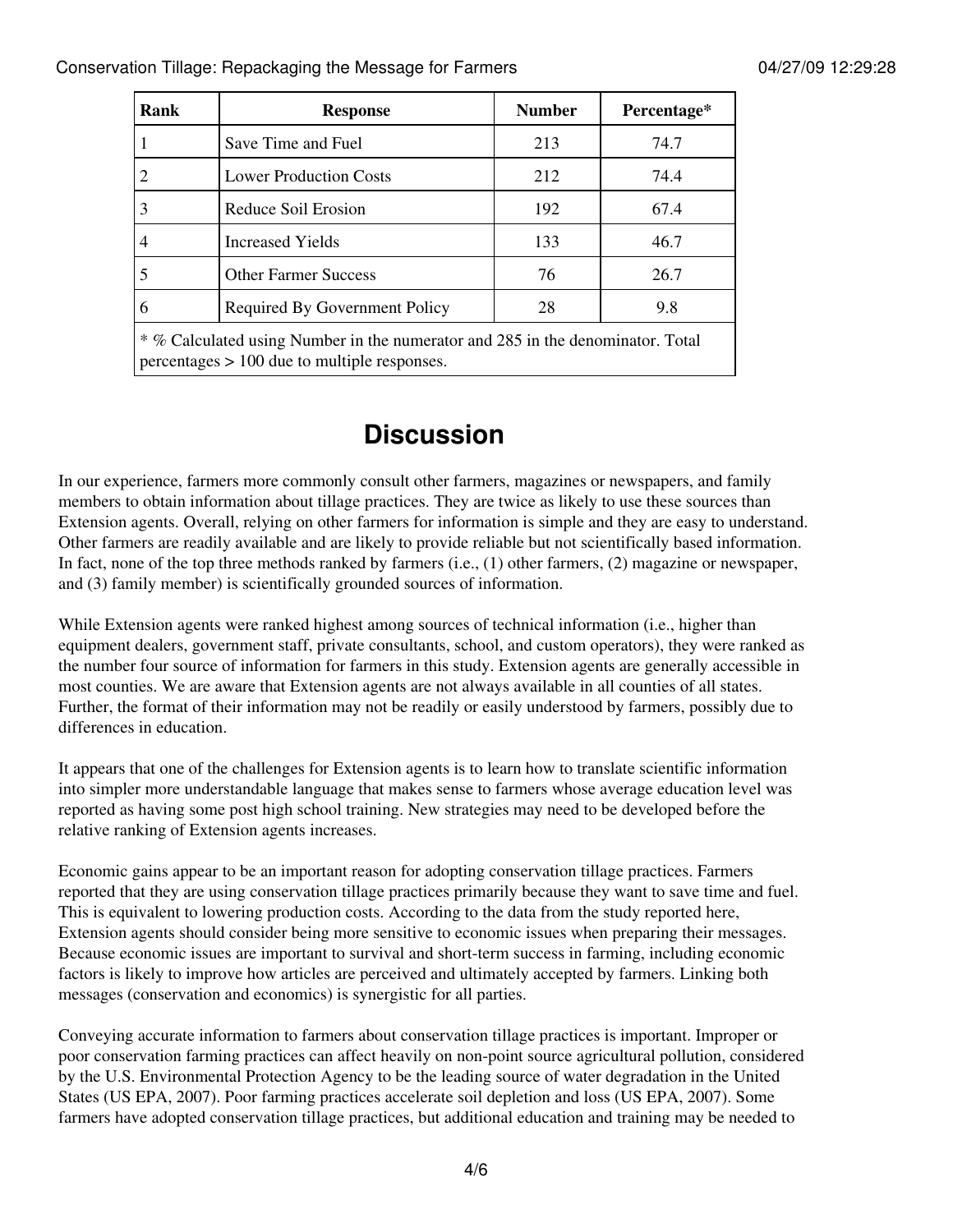more fully inform them of longer term reasons (related to soil conservation) for adopting different tillage practices. Despite the importance of conservation, economic success is a more immediate concern for farmers.

The survey results indicate that farmers are obtaining much of their information about conservation tillage practices from popular magazines and newspapers. In addition to their articles in professional journals, Extension agents should consider writing for the popular press. Their effectiveness in delivering the information as it is currently packaged could be limiting its reception by members of the intended audience.

In summary, economic survival and success are important issues for farmers. Conservation tillage practices that promote soil and water quality are important issues for Extension agents. Linking these should benefit both groups. Citing economic benefits should enhance the attractiveness of the total message for farmers.

Extension agents should consider writing more articles for the popular press. As academicians, we know that conservation tillage involves more than profits. Extension agents should consider trying to educate farmers about the wider implications of conservation tillage.

## **References**

Al-Kaisi, M., Hanna, M., & Tidman, M. (2000). Survey: Iowa no-till holds steady. *Integrated Crop Management* [On-line]. Retrieved July 1, 2007 from: <http://www.ipm.iastate.edu/ipm/icm/2000/10-23-2000/notillsteady.html>

Coffey, S., Jennings, G., & Humenik, F. (1998). Collection of information about farm management practices. *Journal of Extension* [On-line], 36(2) Article 2FEA4. Available at: <http://www.joe.org/joe/1998april/a4.php>

Drost, D., Long, G., Wilson, D., Miller, B., & Campbell, W. (1996). Barriers to adopting sustainable agricultural practices. *Journal of Extension* [On-line], 34(6) Article 6FEA1. Available at: <http://www.joe.org/joe/1996december/a1.php>

Drost, D., Long, G., & Hales, K. (1998). Targeting extension efforts for the adoption of sustainable farming practices. *Journal of Extension* [On-line], 36(5) Article 5RIB1. Available at: <http://www.joe.org/joe/1998october/rb1.php>

Hua, W., Zulauf, C. & Sohngen, B. (2004). *Ohio farmers' conservation decisions: 2004 survey results*. The Ohio State University Department of Agricultural, Environmental, and Development Economics.

Napier, T. L., Thraen, C. S., Gore, A., & Goe, W. R. (1984). Factors affecting adoption of conventional and conservation tillage practices in Ohio. *Journal of Soil and Water Conservation,* 39(3): 205-209.

Nowak, P. (1992). Why farmers adopt production technology. *Journal of Soil and Water Conservation,* 47(1): 14-16.

US EPA (2007). Agriculture management practices for water quality protection module. Retrieved July 10, 2007, from:<http://www.epa.gov/watertrain/agmodule/>

*[Copyright](http://www.joe.org:80/joe/2009april/../../copyright.html) © by Extension Journal, Inc.* ISSN 1077-5315. Articles appearing in the Journal become the property of the Journal. Single copies of articles may be reproduced in electronic or print form for use in educational or training activities. Inclusion of articles in other publications, electronic sources, or systematic large-scale distribution may be done only with prior electronic or written permission of the *[Journal Editorial](http://www.joe.org:80/joe/2009april/../../joe-jeo.html)*